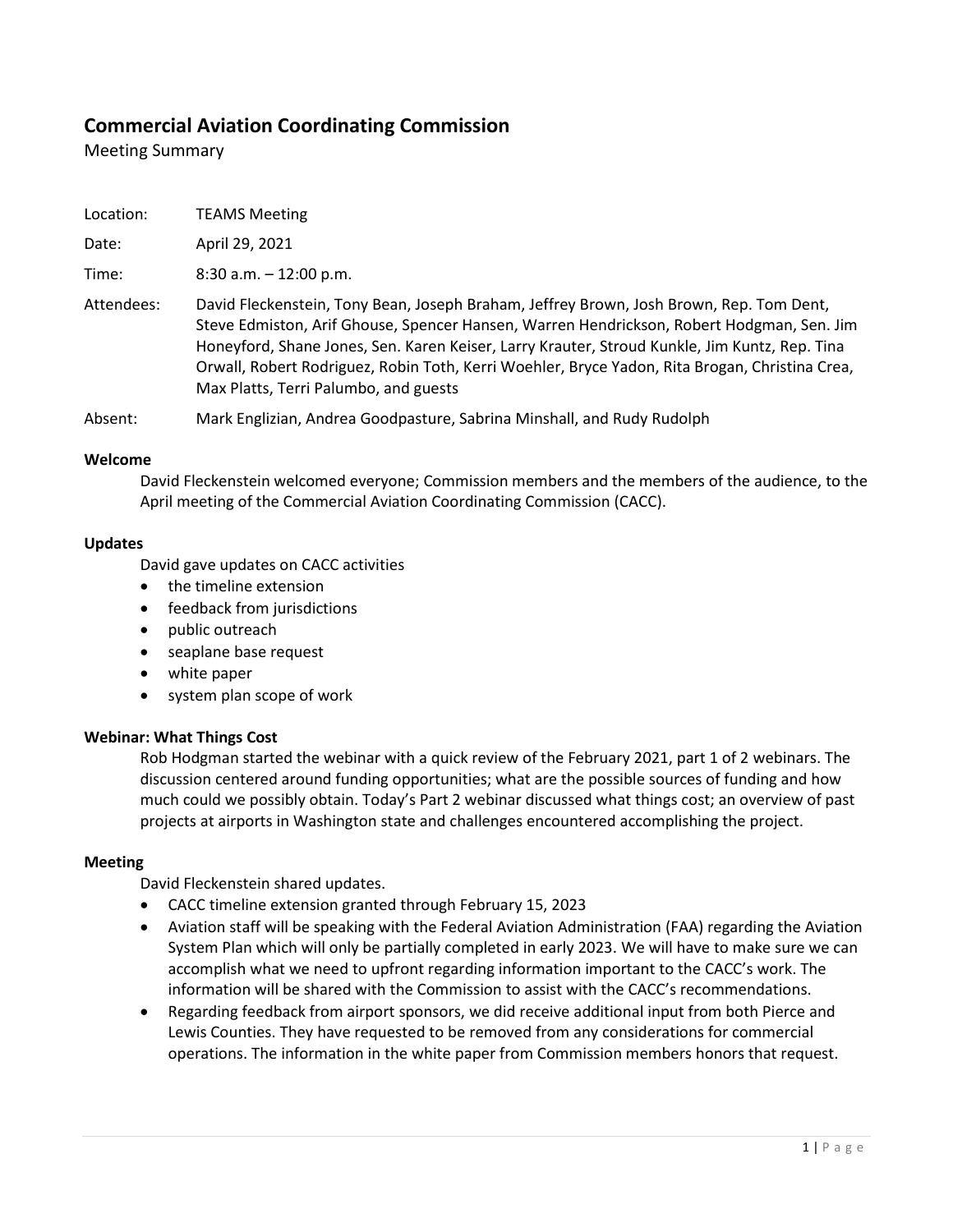- PRR has been contracted to assist with the public engagement portion of the Commission's work. The scope of the PRR work will include surveys, open houses, social media messaging and assisting staff with management of the website.
- A request to establish a seaplane base was shared with the Commission. David has not received any comments back from the members. His recommendation is that we incorporate this request into the Aviation System Plan update to separate it from the CACC's core work.
- Commission members received a copy of the White Paper. A copy can be requested through Christina Crea or David. This paper provided additional information on each of the six preliminary airports to gain feedback from the Commission on what they believe is the best use for each of those airports. It also contained additional considerations for addressing capacity.

David asked legislators for their feedback regarding the CACC timeline extension.

- Senator Keiser commented they ran into a timeline problem on the Senate floor with the bill Representative Dent had submitted. Fortunately, he had put in a proviso in the budget providing for most of what was recommended.
- Representative Dent agreed, adding that the pandemic put a crunch in their timeline and the virtual session was very different, very difficult and they were unable to move the bill. With the proviso, this important work was able to be extended to get the answers we're looking for.
- David commented the FAA has expressed some flexibility in working with us on the System Plan update.

Rob commented about the System Plan update. It is prescribed by FAA Advisory Circular and has a very distinct format for what the system plan includes. There will be some aspects of the system plan that will be in parallel with the work the Commission is doing, and we will try to take advantage of that opportunity. In addition, the FAA is supporting a statewide airport sustainability study as part of the system plan. This will also have some ties to what the CACC is trying to accomplish. The FAA is supporting an airport site feasibility study which will be specifically aligned with the Commission work.

# **Public Comment Period**

Christina Crea shared instructions for the public to share their comments, allowing each participant time to speak.

# **White Paper Overview: Setting the Stage for Phase Two**

Rob Hodgman led the overview going over phase one general conclusions. The White Paper included airport analysis of six sites, additional opportunities for meeting capacity across Washington State, and the possible need to consider greenfield sites.

Rob reviewed the six preliminary site analyses, then the Commission member feedback covering what each member believed each airport could assist with in providing opportunities to accommodate air passenger, air cargo, and general aviation demand.

# **White Paper Feedback and Round Table Discussion**

Rita Brogan and David Fleckenstein facilitated further discussion on the White Paper. The following questions were asked of the Commission members to see if there is a general consensus.

- Is the best near-term prospect for adding air passenger service and air cargo operations at Paine Field?
- Are none of the other five preliminary airports good candidates for adding air passenger service?